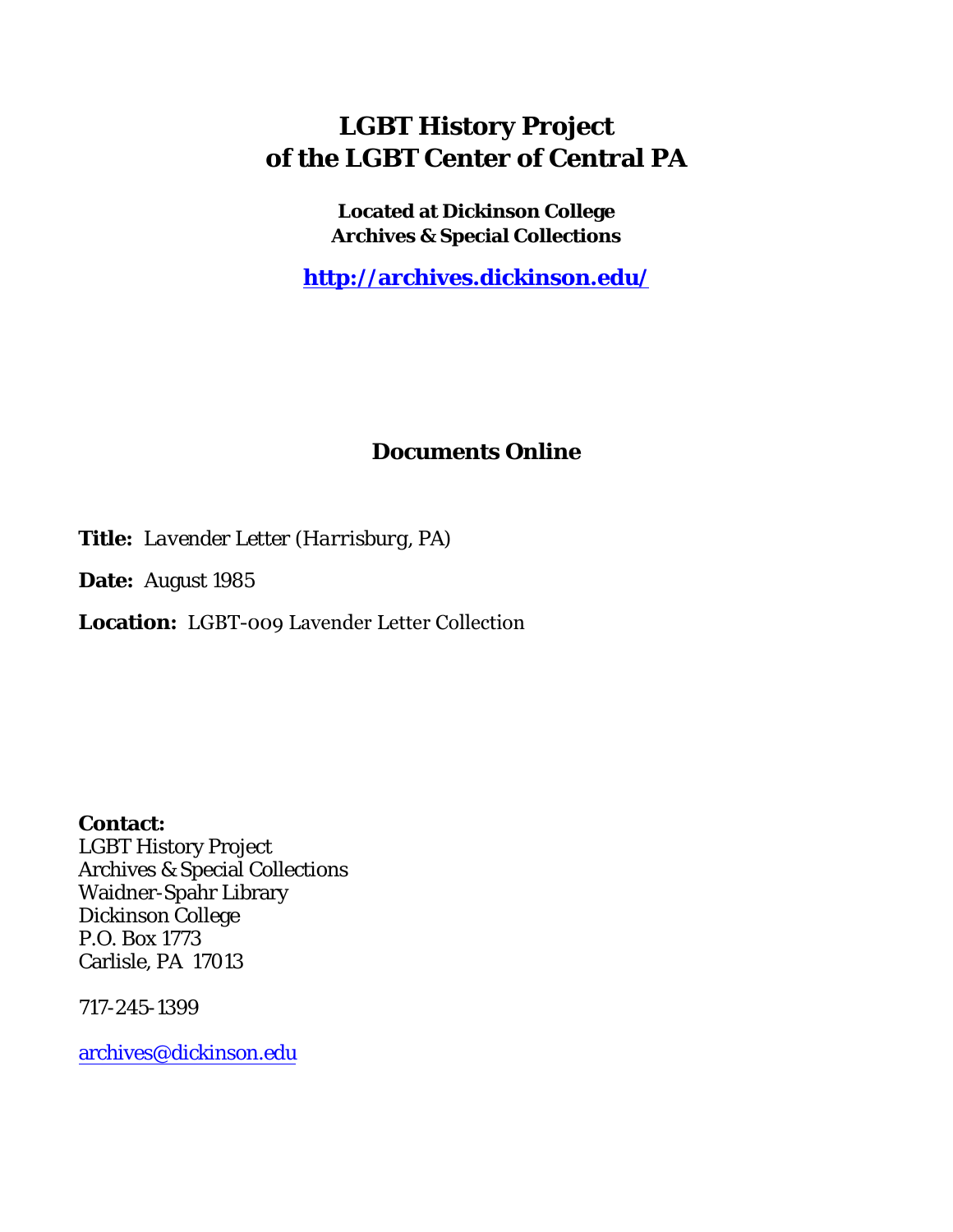Colored ink for this issue donated by Marshall at **Fast Print**  $--$  28 S. 3rd St. Hbg., 238-5751. Thanks Marshall! Lavender Letter AUGUST, 1985 VOLUME 3, No. 8 A Calendar of Events for  $\sqrt[3]{\frac{1}{2}}$ Lesbian Women in the Central Pennsylvania area. SUNDAY, AUGUST 4, 4-5PM...Dignity sponsored Mass for SUNDAY, AUGUST 18, 7PM...MCC Worship Service, Lesbian/Gay Community, Friends Meeting House, 6th & Unitarian Church of Lancaster, 538 West Chestnut St. Herr Sts., Hbg. SUNDAY, AUGUST 18, 3PM...MCC Worship Service, SUNDAY, AUGUST 4, 3PM...MCC Worship Service, Friends Meeting House, 6th *& Herr Sts.,* Hbg. Friends Meeting House, 6th & Herr Sts., Hbg. FRIDAY, AUGUST 23-26... Women's Motorcycle Festival SUNDAY, AUGUST 4, 7PM...MCC Worship Service, '85. Write: MWF '85, 7 Lent Avenue, Leroy, N.Y., 14482. Call 716/768-6054. Women who went last Unitarian Church of Lancaster, 538 West Chestnut St (Womyn Together Sunday) year had a wonderful time! THURSDAY, AUGUST 8-11...10th Michigan Womyn's Music SUNDAY, AUGUST 25, 7PM...MCC Worship Service, estival. Unitarian Church of Lancaster, 538 W. Chestnut St THE 10th SUNDAY, AUGUST 25, 5PM.•.Dignity sponsored Mass for MICHIGAN WOMTN'S Lesbian/Gay Community, Friends Meeting House, 6th & MUSIC FESTIVAL Herr Sts., Hbg. **AUGUST** *8,* **9,** SUNDAY, AUGUST 25, 3PM...MCC Worship Service, Friends **10, 11, 1985** Meeting House, 6th & Herr Sts., Hbg. MONDAY, AUGUST 26, 7:30PM...Social Support Group Hart, meets in the York area. A good opportunity to meet **Michigan** people, and to enjoy good conversation. Call 848-9142 for location. For tickets & into send S.A.S E. to: WWTM.C 1501 Lyons Street Dept M Mt. Pleasant. Ml 48858 512'772-0582  $\mathscr{C}(\mathbb{R}^n)$  .  $\mathscr{C}(\mathbb{R}^n)$  $\cdot$  .  $\cdot$ • • • • • • • • AUGUST 30-SEPTEMBER 2...New England Women's Musical Retreat. Teresa Trull, Chris Williamson and Band, Mary Watkins, Linda Tillery with Kate Clinton M.C. and much more i. Three day ticket includes camping SUNDAY, AUGUST 11, 7PM...MCC Worship Service, space, food, concerts and activities (including Unitarian Church of Lancaster, 538 West Chestnut St swimming) \$85, \$75 unemployed/student. For more information write: N.E.M.R ., P.O. Box 728, West SUNDAY, AUGUST 11, 5PM...Dignity sponsored Mass for **Hartford Company of Company** Hartford, CT. 06107. Call (203) 233-7394. Lesbian/Gay Community, Friends Meeting House, Herr Sts., Hbg. <sup>1</sup>SUNDAY, AUGUST 11, 3PM...MCC Worship Service, Friends Meeting House, 6th & Herr Sts., Hbg. UNTIL AUGUST 15...Iris Glen Feminist Camp. A Women's retreat on the South River, Annapolis, Maryland. Send yourself to Camp, one day or one week. Hiking, AUGUST 31...Lambda Alive sponsored Hayride and swimming, canoeing, sports, sailing, fishing and Doggie Roast, Reading area. Call 373-7939. more. Take a vacation with other women, you deserve it! Write: Glen Feminist Camp, P.O. Box 265, FRIDAY, SEPTEMBER 6-8...Women: a Celebration of Edewater, Maryland, 21037. Call 301/858-6910. Ourselves.. A Women's Gathering at Twin Oaks Community, Louisa, Virginia , 23093. Music, Rituals, SATURDAY, AUGUST 17, 7:30 PM T 17, 7:30 PM...Lancaster Women's Swimming, Creativity, Sweat Hut, Casse Culver per-Potluck. Good company, good food, an enjoyable forming, Sliding scale \$25-\$60. Call 703/894-5126 Helpline for location at 397-0691 evening. Call or write. SUNDAY, AUGUST 18, 5PM...Dignity sponsored Mass for SEPTEMBER 14 - Dayliner Cruise sponsored by Women on the Move. 5000 Women on one Cruise! For Lesbian/Gay Community, Friends Meeting House, more information write: Women on the Move, P.O. 6th & Herr Sts., Hbg. Box 1317, Scarsdale, New York 10583. Call (914) SUNDAY, AUGUST 18, 10:30 AM...A feminist brunch 623-8922. tjesho a shine shine shine shine shine shine shine shine shine shine shine shine shine shine shine s sponsored by the Women's Center of Harrisburg, SEPTEMBER 15, 12 Noon-8PM...Lehigh Valley Lesbian Enjoy conversation and a pleasant late breakfast. and Gay Community Center sponsored Annual Picnic. Call 233-4004 for location. Bring something brunchy Cost \$18.50. Food and drink all day. Write: Picnic '85, P.O. Box 52, Maxatawny, PA 19538. to eat. Eggs and coffee provided. */-7a.sh ' Limo fle-fujrns yy*

•

j

Wind ellend Reunion Sat. Sept. 14, 1985 Soecial Quest - Triple Lix Advance Donations only by 8-31-85 \$12.0 *Special Guest - TRiple Lix Advance Jonations only by 8-31-83* ensure receiving your ficket. Parking is limited so - pool it if possible. No PETS. *Tickets available at Hbg: Midtown Tavern, Ticket Place in Straw. Sq., Lemoyne Record Outlet/*  $y'$ ork: Downtown Record Co./Lanc: For Every Ear at 1Ctr. Sg. E-Town/Mifflenburg, Scarlet D; OR mail to D. Hamacher 602 Hummel Ave. Lemoyne 17043 (mail by 8-24) *Mostmark* before 8-24 to<br>*seal* it if assible No PETS!